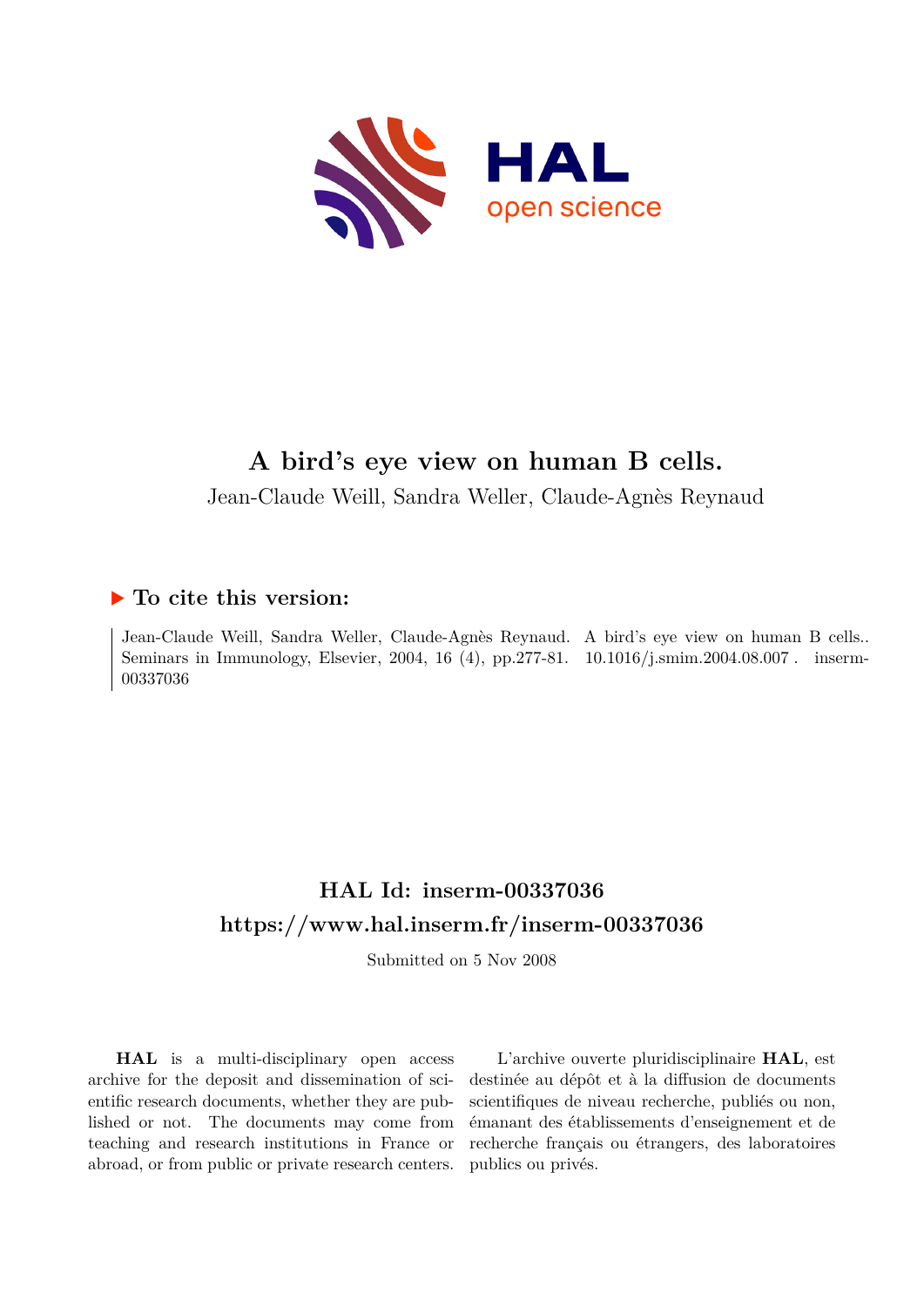A bird's eye view on human B cells

Jean-Claude Weill, Sandra Weller and Claude-Agnès Reynaud

INSERM U373 – Faculté de Médecine Necker-Enfants malades (Université Paris V) – 156 rue de Vaugirard – 75730 Paris Cedex 15 (France)

Correspondence should be addressed to J.-C. Weill (weill@necker.fr) or C.-A. R. (reynaud@necker.fr).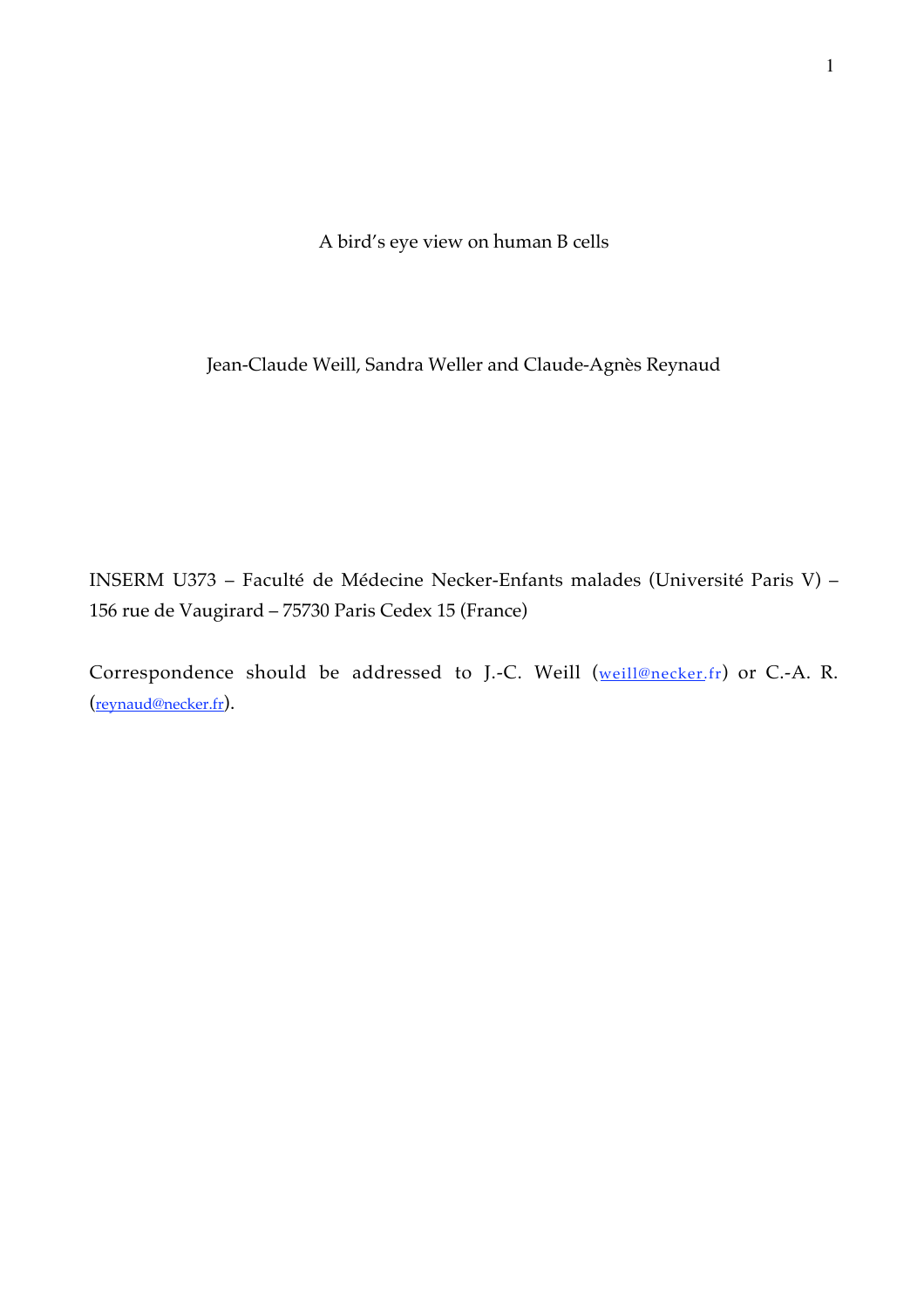## **Summary**

We show in this review that there is a continuum between the chicken B cell system classified as the first GALT model described and the human B cell system. We propose that humans have conserved for one B-cell subpopulation, the marginal zone B-cell subset in charge of T-independent responses, the strategies of diversification used by GALT species to generate their pre-immune repertoire.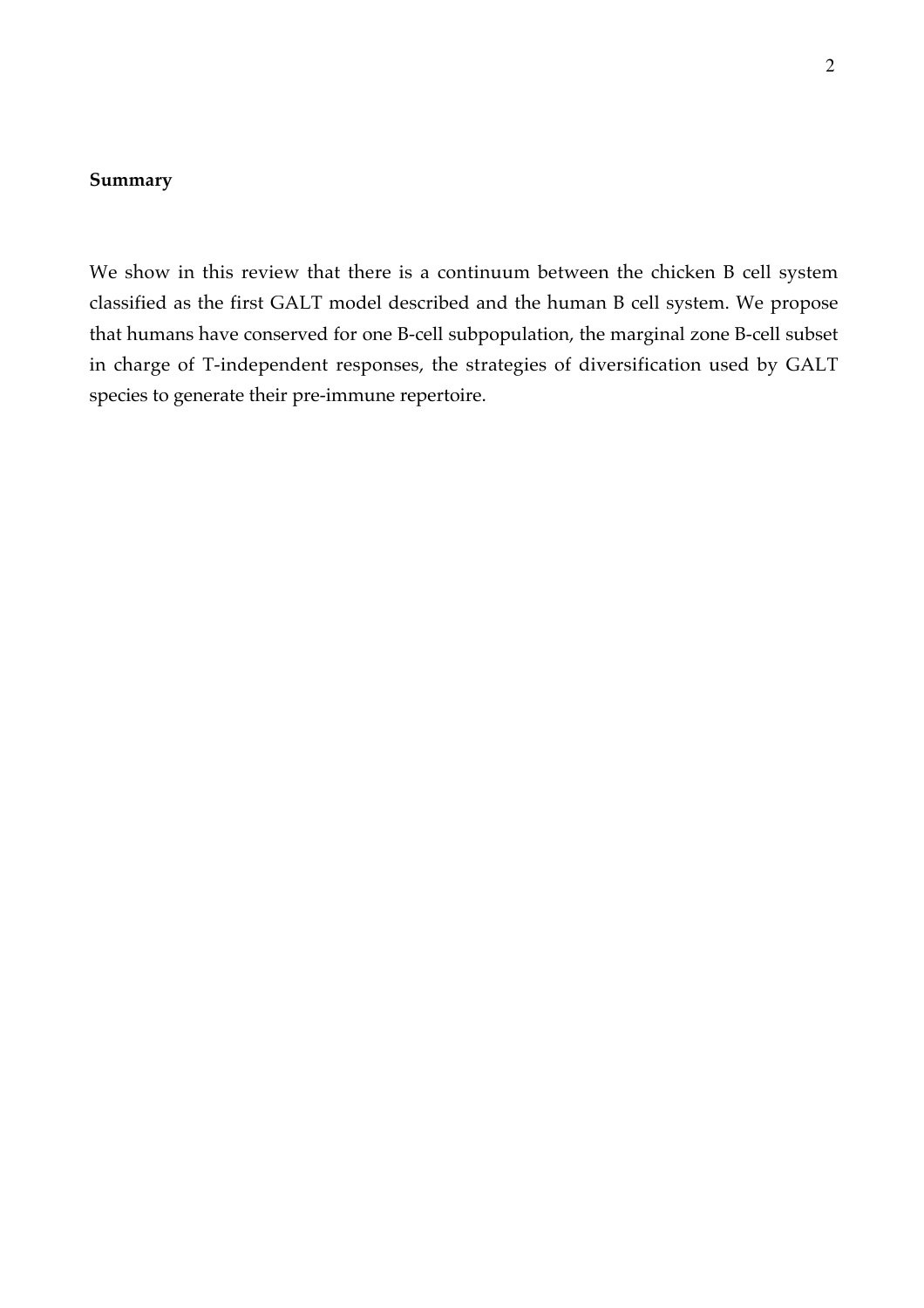When the chicken model of B cell development was described at the molecular level, it provided a different version of the GOD's (generation of diversity) solution, introducing gut-associated lymphoid tissues (GALT) as the site where the all pre-immune B cell repertoire is produced by post-rearrangement diversification processes $^{\text{1}}$ .

At that time the GOD's enigma seemed more or less solved by the mouse model which had showed that Ig diversity was generated by the « roulette of rearrangement »: a few hundred V genes recombining to a small number of D and/or J elements in a random fashion, allowing the generation throughout life in the bone marrow of an infinite number of B cells, each of them carrying theoretically a different Ig receptor<sup>2</sup>.

In the chicken several steps appeared strikingly different<sup>3</sup>:

1) Rearrangement is used to produce a quasi-monoclonal population of B cells, each of them having rearranged a unique functional  $V_H-V_L$  pair.

2) Ig gene rearrangement occurs during a short period of time during embryonic development and targets a few million progenitors. A few hundred thousands B cell progenitors having performed a productive H-L rearrangement localize in the epithelium of the bursa of Fabricius and proliferate within bursal follicles (10,000 follicles with 1-10 founder cells). A few days before hatching and several weeks after, bursal B cells start to migrate to the periphery, generating the B cell compartment of the animal.

3) Diversity is generated on this VH-VL pair by ongoing gene conversion involving upstream pseudogenes, starting during embryonic development and thereafter during the first months of life in the bursa, a primary lymphoid organ that involutes and disappears around 6 months after hatching.

GALT models of B cell development were further discovered in mammalian species with the molecular description of the sheep and rabbit B cell immune system (table 1). The search for a « mammalian bursa» had been the goal of the pioneers who described the chicken immune system. Their first choice was the rabbit (rightfully, see below), having shown that removal at birth of appendix and other GALT (Sacculus rotundus and Peyer's patches) reduced considerably the B cell response in this species<sup>4</sup>. However at the same time, it was shown that, in the mouse and human models, transfer of bone marrow precursors could restore the B cell lineage of the receiver<sup>5,6</sup>. The description of an ontogenetic process leading to the generation of B cells in the mouse bone marrow consolidated further the model and the idea of a mammalian bursa-equivalent was abandoned<sup>7</sup>.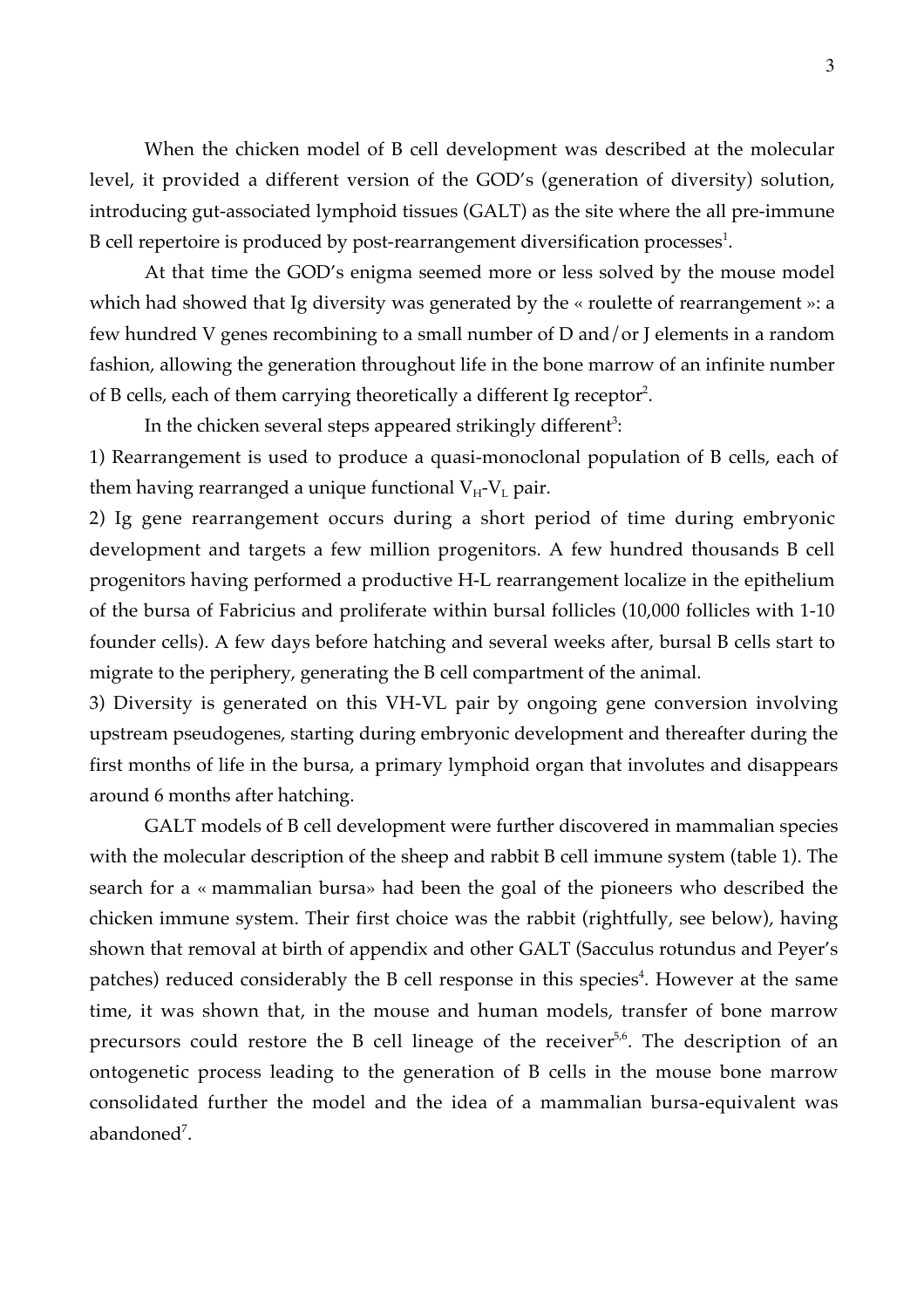#### **Bursa-equivalent primary organs in mammals**

In readdressing the question of the existence of a mammalian bursa, we were motivated by the work of Reynolds and Morris who showed that Peyer's patches were of two sorts in sheep: the ileal Peyer 's patches, which morphologically and functionally behaved like a primary lymphoid organ, and the jejunal Peyer's patches, which on the contrary possessed all the properties of secondary lymphoid organs<sup>8</sup>.

The study of the light chain locus during development indeed showed that the sheep used its ileal Peyer's patches to generate its B cell pre-immune repertoire with similarities and differences with the chicken model<sup>9,10</sup>.

1) Rearrangement occurs in sheep during a short window of development during fetal life, mostly in the fetal liver and in the spleen. The light chain lambda locus (the major light chain isotype) contains around 100 genes among which approximately half are functional, but 2 V $\lambda$  genes contribute 50% of the rearrangements. A few million cells having performed a productive rearrangement reach the ileal epithelium during fetal life and induce the formation of 100,000 follicles in which they proliferate for several months after birth.

2) During proliferation in ileal Peyer's patch follicles, all B cells diversify their Ig receptor by somatic hypermutation, the very process used by most species during affinity maturation for the response to T-dependent (TD) antigens.

3) Similarly to what occurs in the chicken, Ig diversification starts in the antigen-free environment of the embryo and goes on for several months after birth as an antigen- and T-independent process. Diversified B cells migrate to the periphery and install the B cell compartment for the whole life of the animal. Ileal Peyer's patches involute and completely disappear after one year while the jejunal Peyer's patches remain throughout life.

The rabbit model was shown by the group of K. Knight to be another variation on the GALT theme, confirming that this mode of B cell development had been conserved in the mammalian kingdom. At the genomic level, the heavy chain locus was very « mouselike », as it includes a large family of functional  $V_H$  genes, but all  $V_H$  genes, as in the chicken, belong to a single  $V_H$  family ( $V_H$ 3). Instead of rearranging at the same frequency anyone of these genes, the most proximal  $V_H1$  gene is rearranged in 80% of its B cells. This  $V_H$  gene is thereafter diversified by a « chicken-like » ongoing gene conversion process involving upstream functional or non-functional  $V_H$  genes while the CDR3 region is diversified by a« sheep-like » hypermutation mechanism<sup>11</sup>. As in the chicken, rearrangement occurs essentially during early development while diversification by gene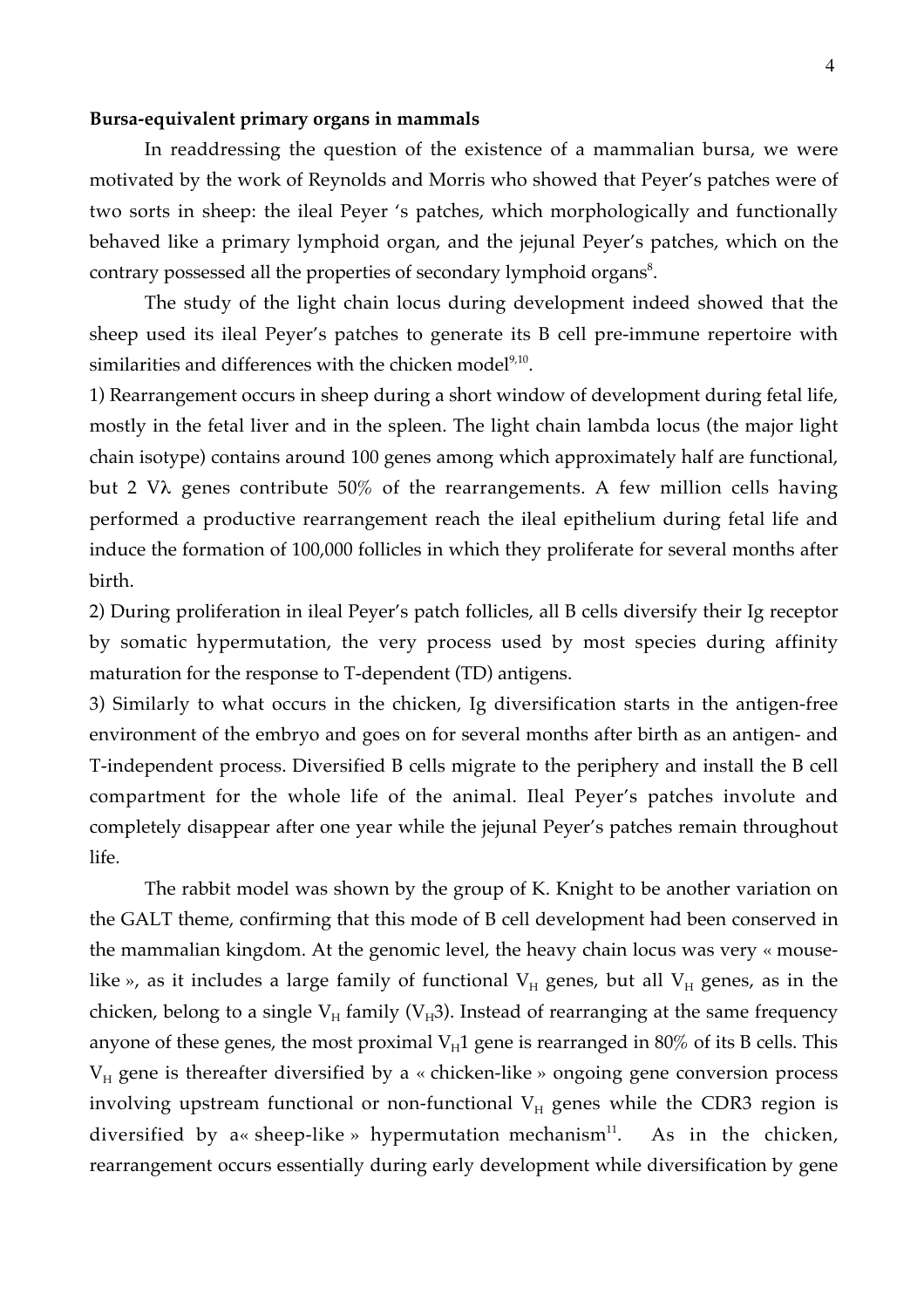conversion occurs mainly in appendix follicles $12$ . Contrarily to the chicken and to the sheep, B cell proliferation and diversification only start after birth and the GALT remain once the B cell compartment is installed after 2-3 months, shifting their activities from that of a primary organ of diversification to that of a secondary lymphoid organ with clear germinal centers involved in T-dependent immune responses.

As for the lymphoid organs in which these events take place, we have proposed, on the basis of experiments performed on germ free sheep and on ileal loops realized on fetal sheep, that gut bacterial constituents essentially provide the B cells present in follicles with a proliferative signal rather than with an antigenic stimuli<sup>10</sup>. A similar proposition was recently formulated for the rabbit model in which it was shown that it is the presence of these bacterial constituents in the gut that permits the initiation of this proliferative phase in the GALT, most probably again due to their mitotic enhancement capacity $^{13,14}$ . It is therefore tempting to associate at the evolutionary level these post-rearrangement diversification processes requiring many cycles of proliferation and selection with an organ in which this proliferation can be naturally maintained. Others GALT models have since been described, in cattle, pigs, dogs, and it is highly probable that a large number of mammalian species uses this strategy to generate their B cell repertoire<sup>14</sup>. Another surprising property of the GALT species is that once their B cell compartment is installed at the periphery at the end of development, there is no more *de novo* production of new B cells, implying that this peripheral compartment is sufficient to protect the animal for its life time. How is this peripheral compartment maintained is not known at the moment. It must be composed of memory and naive B cells but whether the latter ones can self-renew or are maintained by a pool of progenitors with stem cell properties is an open question. Human and mice would have thus evolved this luxury to continually produce B cells with the possibility that any new antigen being encountered (Mel Cohn's moon dust<sup>15</sup>) may be taken care of by any one of these newly produced VDJ recombinations.

At the evolutionary level, whether diversity is stored in V pseudogenes or functional genes and whether the mecanism of diversification of the pre-immune repertoire is ongoing rearrangement or ongoing gene conversion and hypermutation does not make much difference. In such sense the chicken and the rabbit pseudoV genes are indeed functional donors of diversity for an acceptor V gene. Nevertheless there is a great difference between an ongoing rearrangement process involving mainly a variability at the CDR3 level and the variability generated on the three CDRs by gene conversion or hypermutation. Surprisingly enough, hypermutation appears to be a fully efficient mechanism to generate a pre-immune repertoire. This comes from two different processes: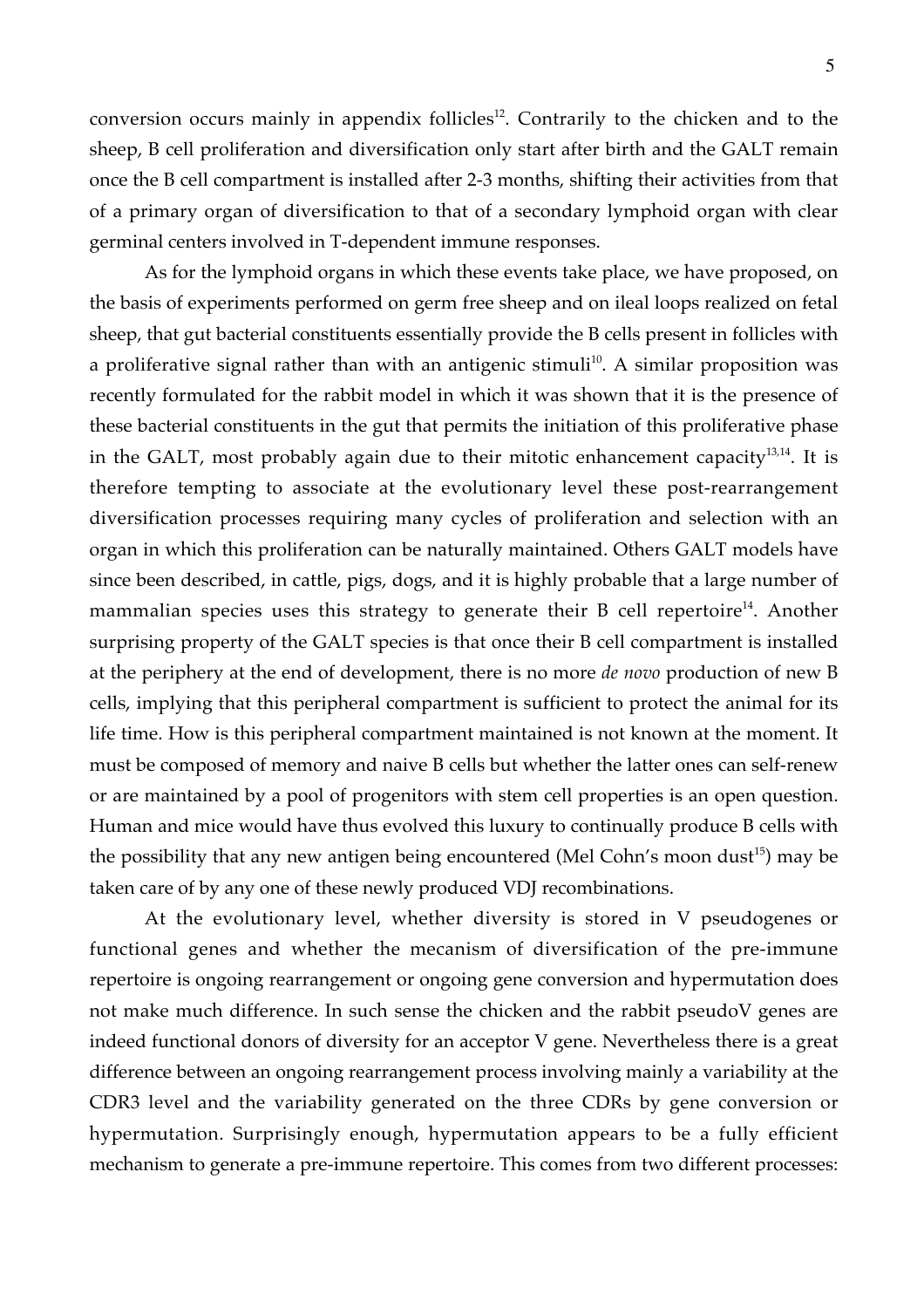first, a co-evolution of the mutation mechanism and of the target V gene sequence, by which mutation hotspots leading to replacement mutations are specifically clustered in CDRs, thus allowing a strong concentration and a high  $R/S$  ratio of CDR mutations<sup>10,16</sup>. Second, a constant selection for cells with a functional BCR at the surface that can provide the appropriate tonic signal, ensuring the counter-selection of deleterious mutations in framework regions (and a low R/S ratio of framework mutations). Both of these features result in a mutation selection pattern very similar to the one observed during antigenselected immune responses $^{\rm 10}.$ 

#### **A T-independent diversification pathway in humans**

In mice and humans, germline antibodies display a rather low affinity for their specific antigens and show some polyspecificity. It has been proposed that this loose specificity could be explained by the flexibility of their combining site. According to this model, affinity maturation and selection, after encounter with its specific protein antigen, should allow for the fixation of this antibody-combining site to its ligand, thus suppressing its flexibility and polyspecificity<sup>17</sup>. The most obvious explanation for this strategy would be to preserve the pre-immune repertoire from the holes of negative selection. Included in this scheme is the fact that immune responses to non-protein antigens will only raise germ-line antibodies responses.

In the GALT models all types of affinities will emerge from the primary repertoire and in fact most de novo produced B cells will die in the GALT and only around 5% will migrate to the periphery. Immune responses to proteins antigens will still be improved by an additional diversification step in germinal centers by hypermutation and/or gene conversion. Immune responses to T-independent antigens on the other hand will theoretically generate high affinity responses with mutated antibodies. In human the Tindependent responses represent a paradox since they are by definition against nonprotein antigens and therefore germinal center-independent. Strikingly, antibodies raised by T-independent vaccines such as bacterial capsular polysaccharides are usually mutated and, to explain this paradox, it is proposed the rather unlikely scenario that these bacterial polysaccharides in each vaccine preparation may be coated with bacterial proteins that would drive them into a T-dependent hypermutation process in germinal centers<sup>18</sup>. Another explanation could be that some specialized B cells may in human mutate their Ig receptor after stimulation by T-independent antigens. A third explanation which we favor and which does not exclude the latter one is that the B cells in charge of T-I responses in humans already mutate their Ig receptor during their postnatal development, as it occurs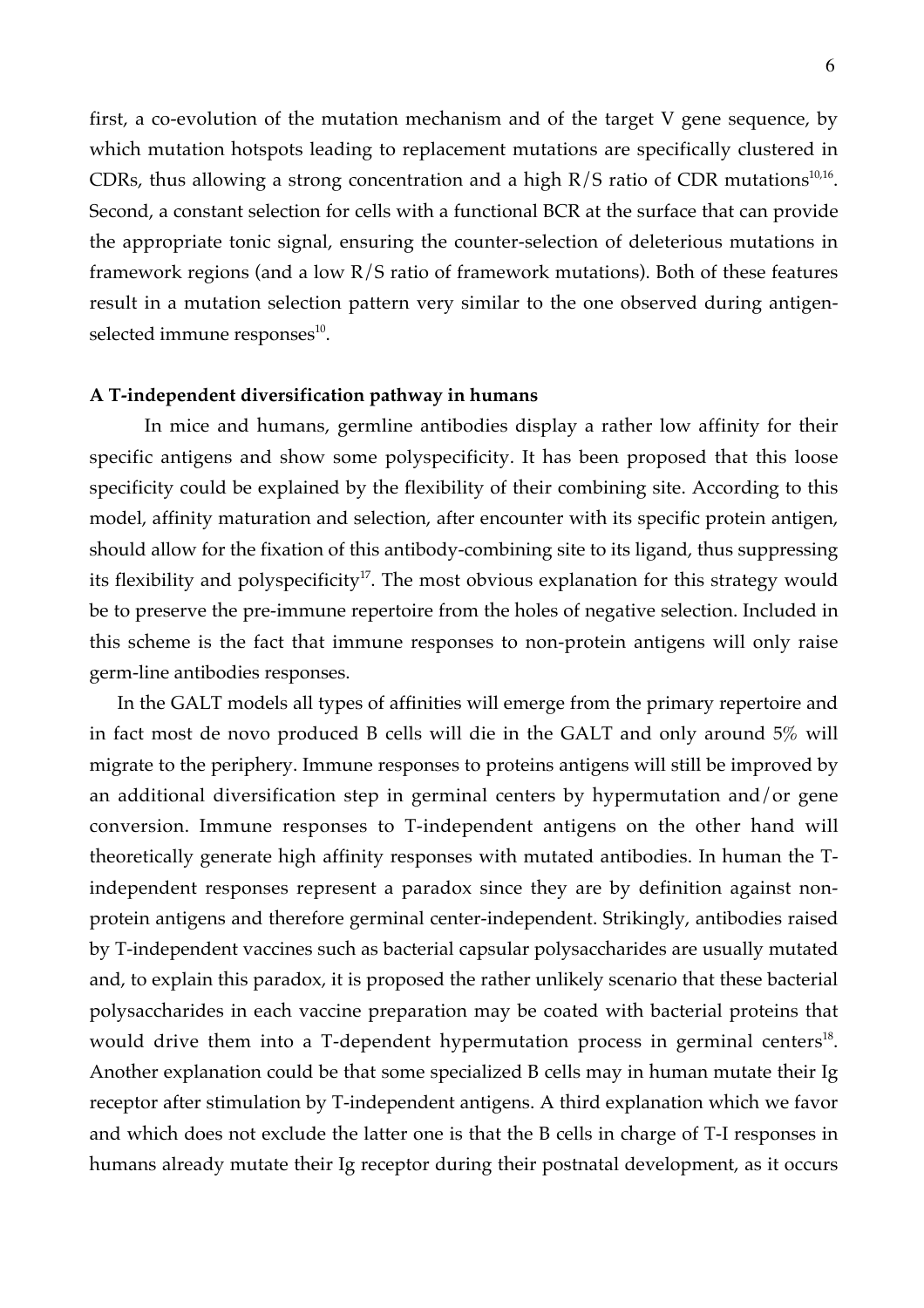in rabbit, before their immune response to external antigens. In this last scheme, the TIantigens would select for B cell clones with the best affinity in the splenic marginal zone and induce a second round of hypermutation after stimulation.

We have come to this proposition because of the following observations<sup>19,20</sup>:

1) Hyper-IgM patients with either CD40L or CD40 deficiency, which do not have germinal centers, possess a population of circulating  $IgM^+IgD^+CD27^+$  B cells with a mutated Ig receptor, in the complete absence of CD27<sup>+</sup> IgM-only and switched memory B cells. In both type of patients the frequency of Ig mutations observed in these cells is very similar to the one observed in controls although the number of IgM<sup>+</sup>IgD<sup>+</sup>CD27<sup>+</sup> blood cells is in general lower in the patients as compared to normal children. The absence of CD40 or CD40L may alter B cell development by hampering the network of cytokines interactions involving dendritic cells, activated T cells and natural killer cells. Nevertheless the fact that these patients never display any CD27<sup>+</sup> IgM-only B cells indicate that the IgM<sup>+</sup>IgD<sup>+</sup>CD27<sup>+</sup> B cells present are not produced in some cryptic germinal center structures, but rather belong to a separate population. Conversely, in AID-deficient patients in which germinal centers are formed but B cells are unable to activate hypermutation and isotype switching, there is an expansion of the circulating IgM-only  $CD27^+$  cells, which can amount to  $10\%$  of their total B cells whereas such cells are extremely minor in normal individuals.

2) Phenotypic analysis and gene expression profiling indicate that blood  $\text{IgM}^{\text{+}}\text{IgD}^{\text{+}}\text{CD27}^{\text{+}}$ cells are circulating marginal zone B cells.

3) After vaccination with a non-conjugated pneumococcal vaccine, blood and splenic IgM<sup>+</sup>IgD<sup>+</sup>CD27<sup>+</sup> B cells are specifically mobilized in T-independent responses. This response is taken care of by mutated antibodies. Upon expansion of these cells in the splenic marginal zone during the week following vaccination, the hypermutation process seems to be reactivated.

4) Most strikingly, the blood IgM<sup>+</sup>IgD<sup>+</sup>CD27<sup>+</sup> B cell population was well expanded and mutated in children below two years, an age at which toddlers do not respond to Tindependent antigens, thus strongly suggesting that this diversification results at this stage from a developmental program and not from an immune response.

Our conclusion from these preliminary investigations was, as proposed in our first report<sup>19</sup>, that this so-called memory IgM<sup>+</sup>IgD<sup>+</sup>CD27<sup>+</sup> B cell population, which represent 10-30% of B cells in blood and spleen, belonged to a different pathway of differentiation and was linked to the response against TI-antigens. A similar conclusion was reached by Carsetti and her colleagues in a recent report, based on their study on the responding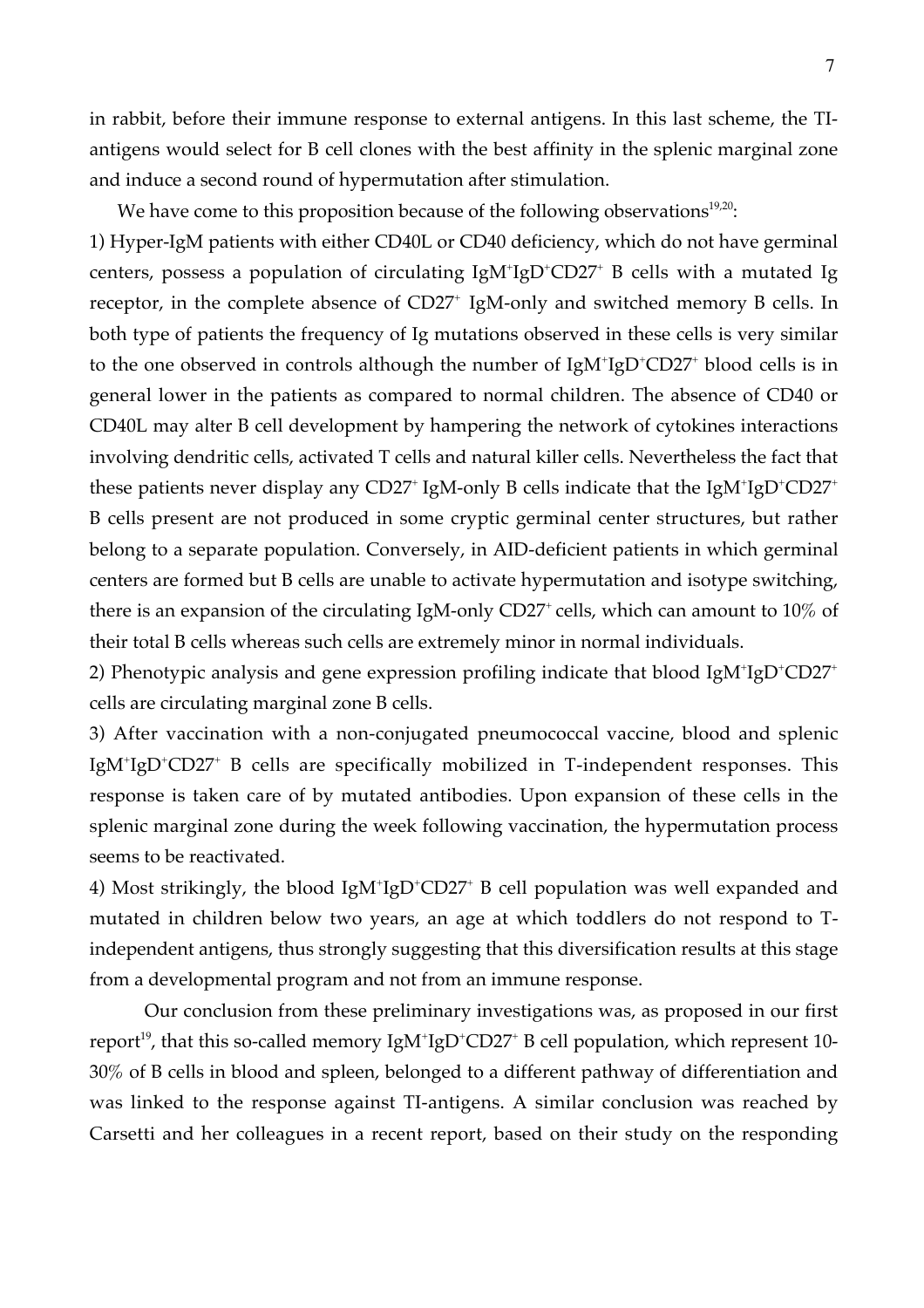capacity of normal individuals and asplenic or splenectomized patients to T-independent pneumococcal antigens $^{21}$ .

What can be concluded from this first series of results? We would like to propose that during early ontogeny blood IgM<sup>+</sup>IgD<sup>+</sup>CD27<sup>+</sup> B cells develop and mutate their Ig receptor before 2 years of age, at which stage they become functionally competent against TI antigens, this competence being probably caused by the differentiation of the appropriate accessory cells in the splenic marginal zone microenvironment (fig. 1).

But how is this population produced and diversified throughout life? It may either be maintained in the periphery after its initial production and thus constitute like mouse B1 cells a separate self-renewing B cell lineage with a large repertoire of specificities and affinities<sup>22,23</sup>. Alternatively and more likely, it may be continuously produced, sharing up to a certain stage a common pathway of differentiation with conventional B cells. At the transitional bifurcation step, it could be driven by self or bacterial antigens and by specific interactions with neighboring cells to its final marginal zone B cell phenotype<sup>24-26</sup>. As shown for GALT species, these ligands, whether internal or provided by commensal bacteria, would only induce the proliferation and Ig diversification of these B cells and would not trigger any effector function, i.e. the production of antibodies. This prediversification step, rather than in B cell follicles along the gut, could take place in the splenic marginal zone, or in the marginal zone-like regions of tonsils, lymph nodes, and Peyer's patches. Asplenic patients indeed harbor IgM+IgD+CD27+ B cells with normally mutated genes but their frequency appears somewhat reduced in the adults, suggesting that such marginal zone-like sites, if they can compensate for the diversification function of the spleen, are not able to support the production and/or survival of these cells to the same extent.

There are some apparent differences among GALT species that may confuse the picture. In chickens and sheep, diversification of the pre-immune repertoire starts in the sterile environment of the embryo and then goes on for several months under the proliferative stimulation of the gut bacterial constituents. In rabbits, diversification of the B cell repertoire requires the gut constituents since it starts only after birth, but here again their role is essentially to drive B cell proliferation. In humans, as it occurs in rabbits, there is little expansion and diversification of the  $\text{IgM}^+\text{IgD}^+\text{CD27}^+$  B cells at birth, and by 2 years of age, the frequency of mutations carried by these cells is more or less equivalent to the one found in adults, suggesting that each new wave of cells undergoes the same diversification process. What drives pre-diversification of marginal zone B cells in humans and how does it occur is one of the next burning question.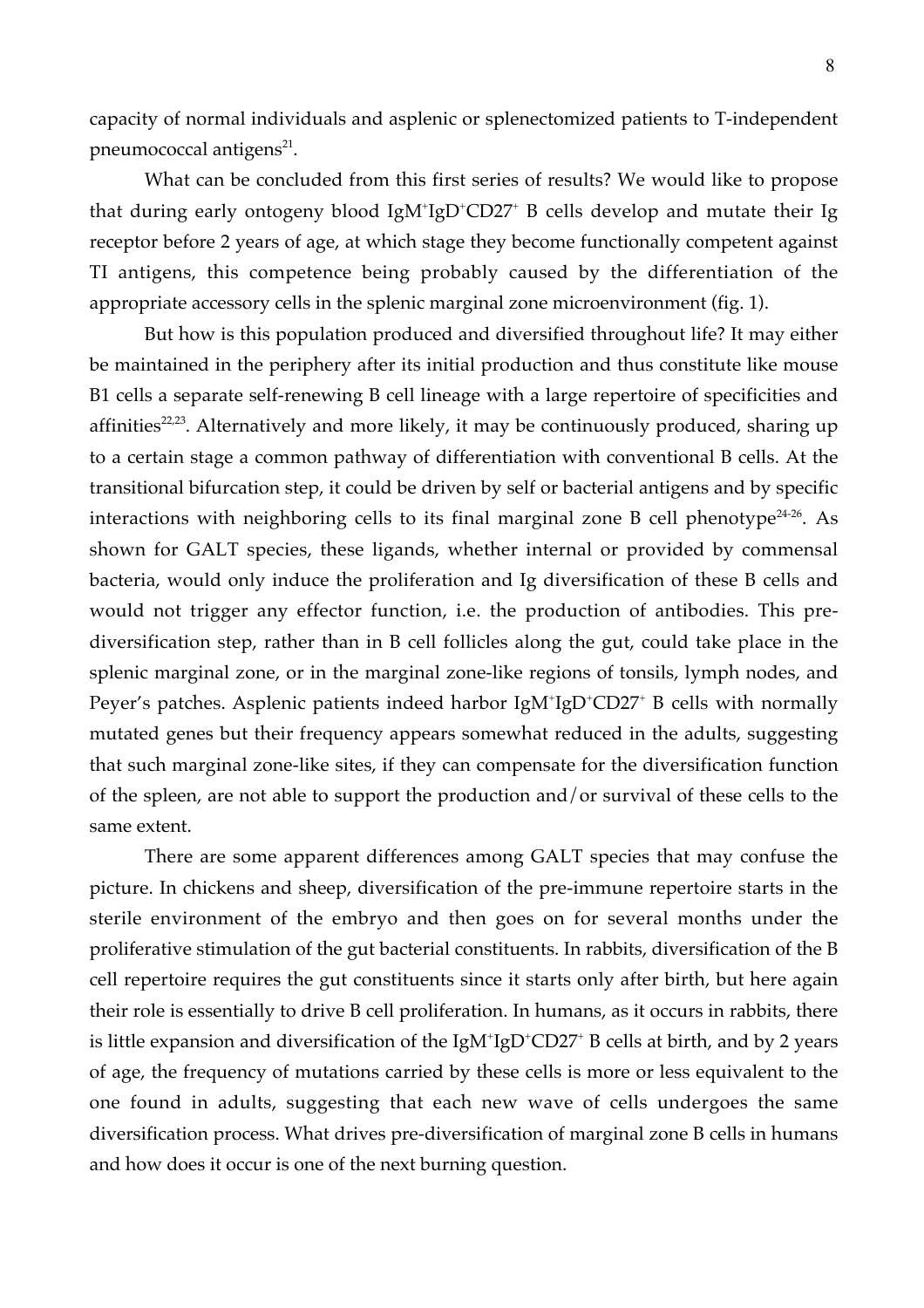B cells thus appear to possess the intrinsic property to diversify their Ig receptor outside the strict engagement of their B-cell receptor. Strikingly, this has been shown recently to occur in the mouse under specific experimental conditions: one of these settings corresponds to a situation of strong germline repertoire restriction, leading to preimmune diversification by hypermutation<sup>27</sup>; the second one to a constitutive B cell signaling, turning on hypermutation in the context of a microbial-driven, non BCRmediated, stimulation<sup>28</sup>.

In conclusion, this model of differentiation for human marginal zone B cells that includes a pre-diversification step provides an explanation for the surprising fact that Tindependent responses in humans are taken care by mutated antibodies. It also shows that humans may have conserved for one arm of their B cell system, in its normal physiological function, the strategies used by GALT species to diversify their pre-immune repertoire.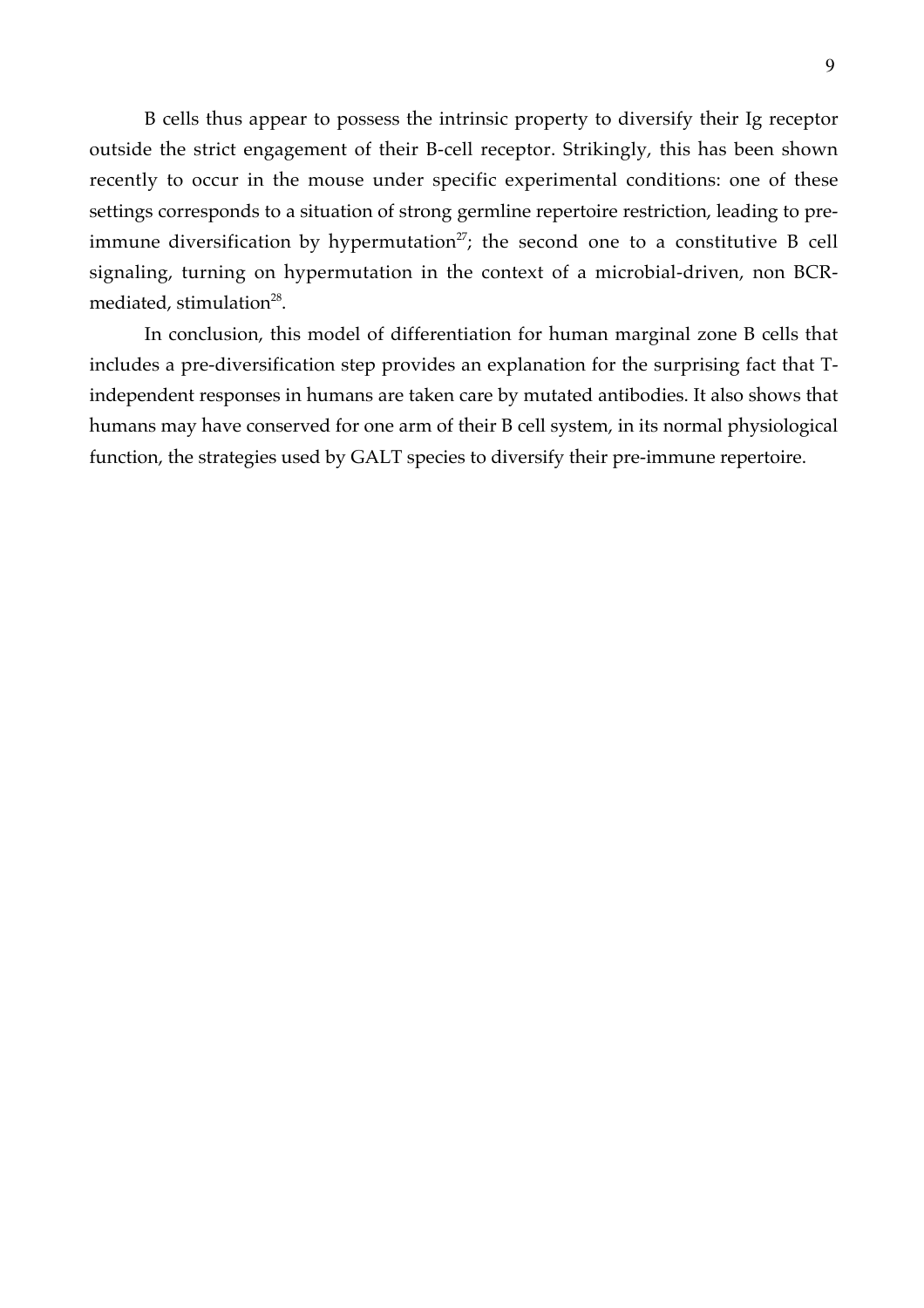### **References**

- 1. Weill J-C, Reynaud C-A (1987) The chicken B cell compartment. Science 238:1094- 1098
- 2. Tonegawa S (1983) Somatic generation of antibody diversity. Nature 302, 575-581
- 3. Reynaud C-A, Bertocci B, Dahan A, Weill J-C (1994) Formation of the chicken B-cell repertoire: ontogenesis, regulation of Ig gene rearrangement, and diversification by gene conversion. Adv. Immunol. 57:353-378
- 4. Cooper MD, Perey DY, Gabrielsen AE, Sutherland DER, McKneally MF, Good RA (1968) Production of an antibody deficiency syndrome in rabbits by neonatal removal of organized intestinal lymphoid tissues. Int Arch Allergy 33:65-88
- 5. Claman HN, Chaperon EA, Triplett RF (1966) Thymus-marrow cell combinations. Synergism in antibody production. Proc Soc Exp Biol Med 122:1167-1171
- 6. Mitchell GF, Miller JFAP (1968) Cell to cell interaction in the immune response. II. The source of hemolysin-forming cells in irradiated mice given bone marrow and thymus or thoracic duct lymphocytes. J Exp Med 128:821-837
- 7. Osmond DG, Nossal GJV (1974) Differentiation of lymphocytes in mouse bone marrow. II. Kinetics of maturation and renewal of antiglobulin-binding cells studied by double-labelling. Cell Immunol 13:132-156
- 8. Reynolds JD, Morris B (1983) The evolution and involution of Peyer's patches in fetal and postnatal sheep. Eur J Immunol 13:627-635
- 9. Reynaud C-A, MacKay CR, Mueller RG, Weill J-C (1991) Somatic generation of diversity in a mammalian primary lymphoid organ: the sheep ileal Peyer's patches. Cell 64:995-1005
- 10. Reynaud C-A, Garcia C, Hein WR, Weill J-C (1995) Hypermutation generating the sheep immunoglobulin repertoire is an antigen-independent process. Cell 80:115- 125
- 11. Becker RS, Knight KL (1990) Somatic diversification of immunoglobulin heavy chain VDJ genes: evidence for somatic gene conversion in rabbits. Cell 63:987-997
- 12. Weinstein PD, Anderson AO, Mage RG (1994) Rabbit IgH sequences in appendix germinal centers: VH diversification by gene conversion-like and hypermutation mechanisms. Immunity 1:647-659
- 13. Sehgal D, Obiakor H, Mage RG (2002) Distinct clonal Ig diversification patterns in young appendix compared to antigen-specific splenic clones. J Immunol 168:5424- 5433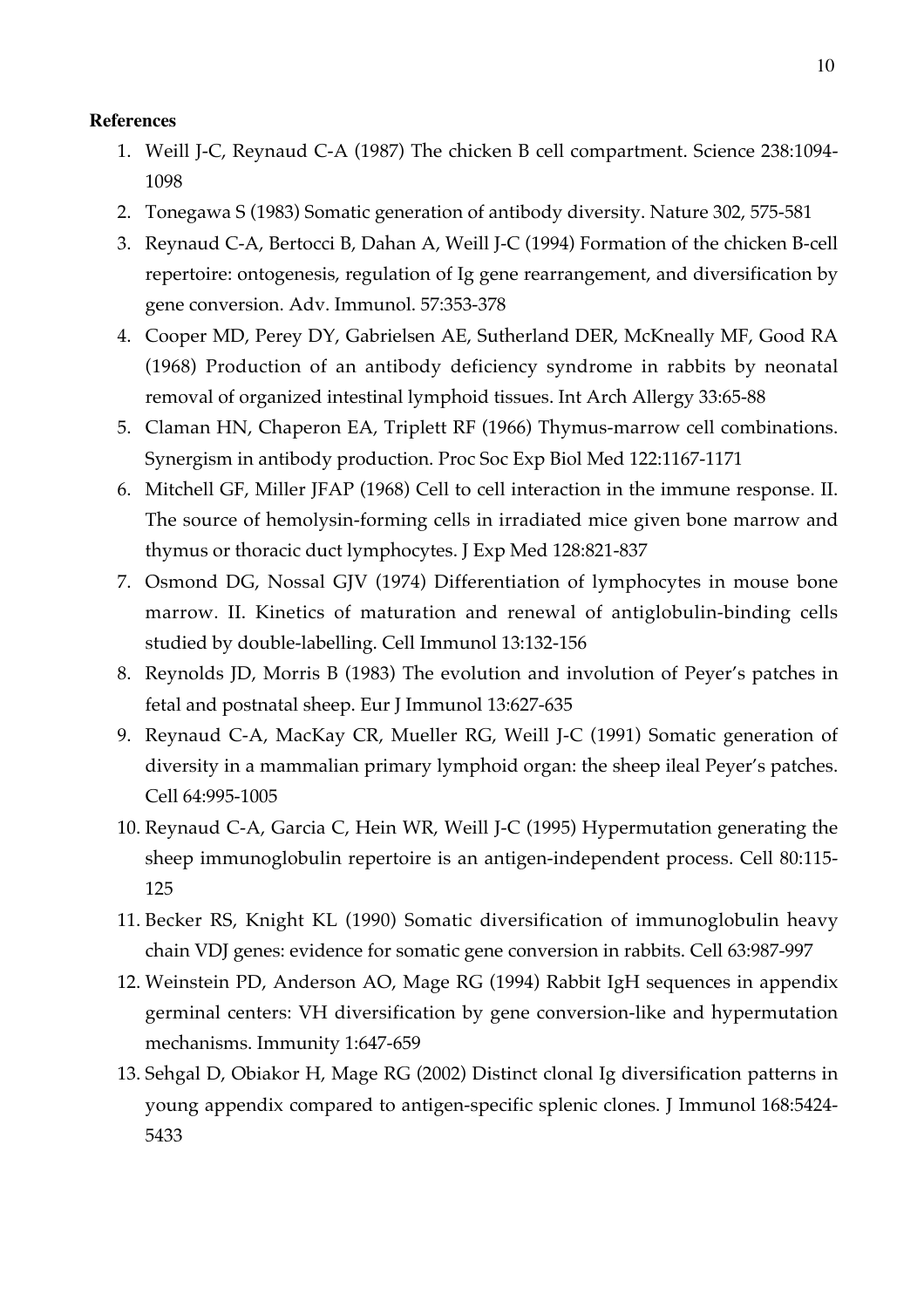- 14. Lanning D, Osborne B, Knight KL (2004) Immunoglobulin genes and generation of antibody repertoires in higher vertebrates: a key role for GALT, in Molecular Biology of B cells (Alt, FW, Honjo, T, Neuberger, MS, eds), pp 433-448, Elsevier Science Ltd
- 15. Cohn M, Langman RE (1990) The protecton: the unit of humoral immunity selected by evolution. Immunol Rev 115:11-147
- 16. Wagner SD, Milstein C, Neuberger MS (1995) Codon bias targets mutation. Nature 376:732
- 17. Wedemayer GJ, Patten PA, Wang LH, Schultz PG, Stevens RC (1997) Structural insights into the evolution of an antibody combining site. Science 276:1665-1669
- 18. Lucas AH, Reason DC (1999) Polysaccharide vaccines as probes of antibody repertoires in man. Immunol Rev 171:89-104
- 19. Weller S, Faili A, Garcia C, Braun MC, Le Deist F, de Saint Basile G, Hermine O, Fischer A, Reynaud C-A, Weill J-C (2001) CD40-CD40L independent Ig gene hypermutation suggests a second B cell diversification pathway in humans. Proc Natl Acad Sci USA 98:1166-1170
- 20. Weller S, Braun MC, Tan BK, Rosenwald A, Cordier C, Conley ME, Plebani A, Kumararatne DS, Bonnet D, Tournilhac O, Tchernia G, Steiniger B, Staudt LM, Casanova J-L, Reynaud C-A, Weill J-C (2004) Human blood IgM "memory" B cells are circulating splenic marginal zone B cells harboring a pre-diversified immunoglobulin repertoire. Blood, in press
- 21. Kruetzmann S, Rosado MM, Weber H, Germing U, Tournilhac O, Peter HH, Berner R, Peters A, Boehm T, Plebani A, Quinti I, Carsetti R (2003) Human IgM memory B cells controlling Streptococcus pneumoniae infections are generated in the spleen. J Exp Med 197:939-945
- 22. Carvalho TL, Mota-Santos T, Cumano A, Demengeot J, Vieira P (2001) Arrested B lymphopoiesis and persistence of activated B cells in adult interleukin 7(-/-) mice. J Exp Med 194:1141-1150
- 23. Hao Z, Rajewsky K (2001) Homeostasis of peripheral B cells in the absence of B cell influx from the bone marrow. J Exp Med 194, 1151-1164
- 24. Saito T, Chiba S, Ichikawa M, Kunisato A, Asai T, Shimizu K, Yamaguchi T, Yamamoto G, Seo S, Kumano K, Nakagami-Yamaguchi E, Hamada Y, Aizawa S, Hirai H (2003) Notch2 is preferentially expressed in mature B cells and indispensable for marginal zone B lineage development. Immunity18:675-685.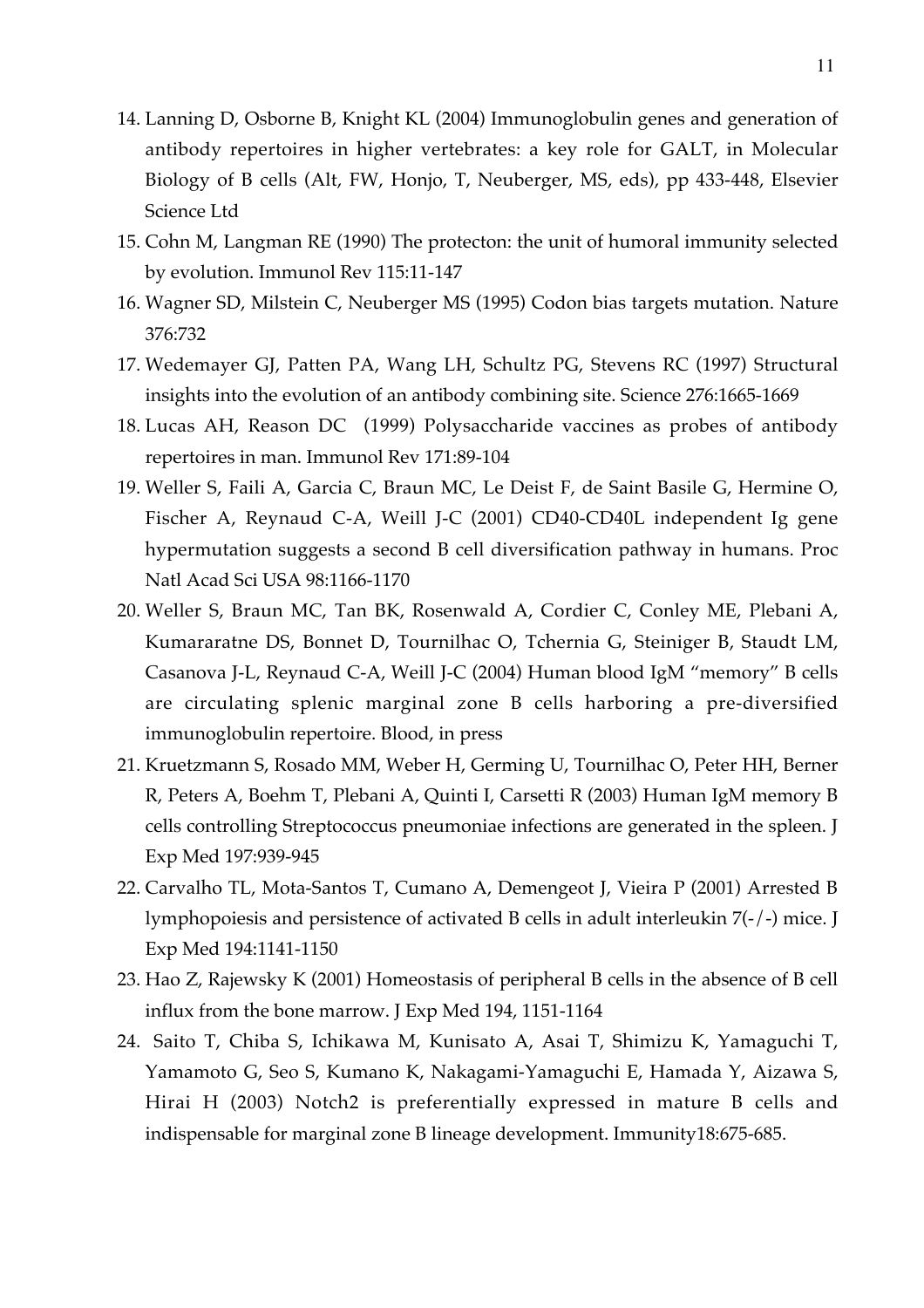- 25. Tanigaki K, Kuroda K, Han H, Honjo T (2003) Regulation of B cell development by Notch/RBP-J signaling. Semin Immunol 15:113-119
- 26. Lopes-Carvalho T, Kearney JF (2004) Development and selection of marginal zone B cells. Immunol Rev 197:192-205
- 27. Mao C, Jiang L, Melo-Jorge M, Puthenveetil M, Zhang X, Carroll MC, Imanishi-Kari T (2004) T cell-independent somatic hypermutation in murine B cells with an immature phenotype. Immunity 20:133-144
- 28. Casola S, Otipoby KL, Alimzhanov M, Humme S, Uyttersprot N, Kutok JL, Carroll MC, Rajewsky K (2004) B cell receptor signal strength determines B cell fate. Nature Immunol 5, 317-327

### **Figure legend**

one occurring in young children.

Figure 1. A proposed scheme for the diversification of human marginal zone B cells. Marginal zone is schematized in light gray, surrounding a primary follicle or a germinal center (GC). B cells within this environment undergo repertoire diversification, driven by antigenic stimuli in the absence of antigenic response before two years (the scale of grays represents an increasing V gene diversity). As the marginal zone environment matures, B cells become able to respond to T-independent antigens by differentiating into antibodysecreting cells while possibly triggering another round of diversification by hypermutation. It is also proposed that newly produced B cells are constantly driven to diversify outside of an immune response by antigenic stimuli, in a process similar to the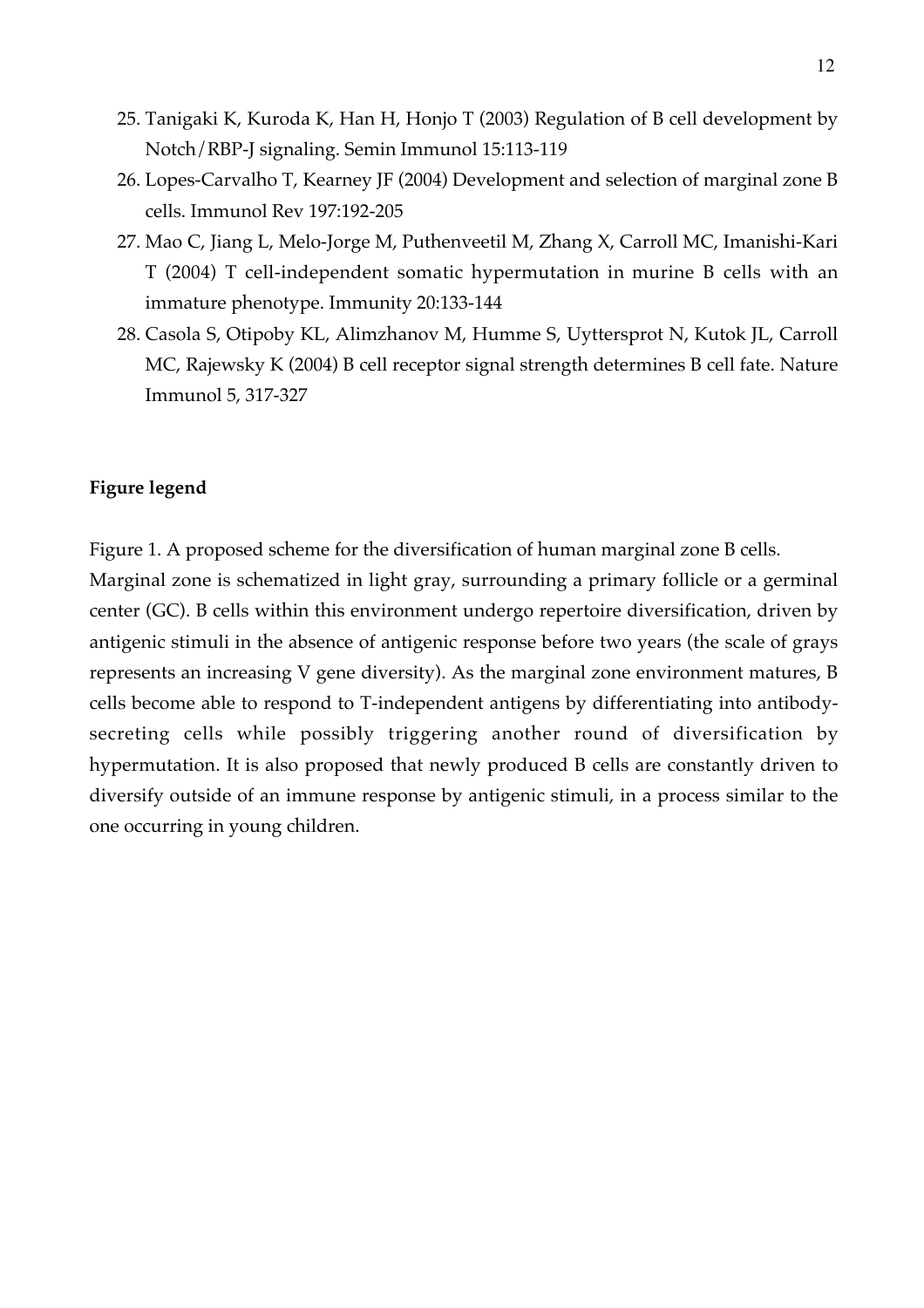# Table 1. Characteristics of B cell diversification in GALT

|                                                                                   | Chicken                         | <b>Sheep</b>                                                                                                                 | Rabbit                                                                      |
|-----------------------------------------------------------------------------------|---------------------------------|------------------------------------------------------------------------------------------------------------------------------|-----------------------------------------------------------------------------|
| Tissue involved in pre-immune<br>repertoire formation                             | <b>Bursa of Fabricius</b>       | Ileal Peyer's patches                                                                                                        | Appendix                                                                    |
| Molecular mechanism involved<br>in the formation of the pre-<br>immune repertoire | Gene conversion                 | Somatic mutation                                                                                                             | Gene conversion and somatic<br>mutation                                     |
| Development before birth                                                          | Yes                             | Yes                                                                                                                          | N <sub>o</sub>                                                              |
| Involution at adult stage                                                         | Yes                             | Yes                                                                                                                          | N <sub>o</sub>                                                              |
| Function                                                                          | Primary lymphoid organ          | Primary lymphoid organ                                                                                                       | Primary, then secondary lymphoid<br>organ                                   |
| Role of exogenous antigens<br>after birth                                         | Stimulation of<br>proliferation | Stimulation of proliferation<br>(no effect on diversification observed<br>in germfree sheep or in sterile ileal<br>segments) | Stimulation of proliferation<br>(necessary for development after<br>birth)) |